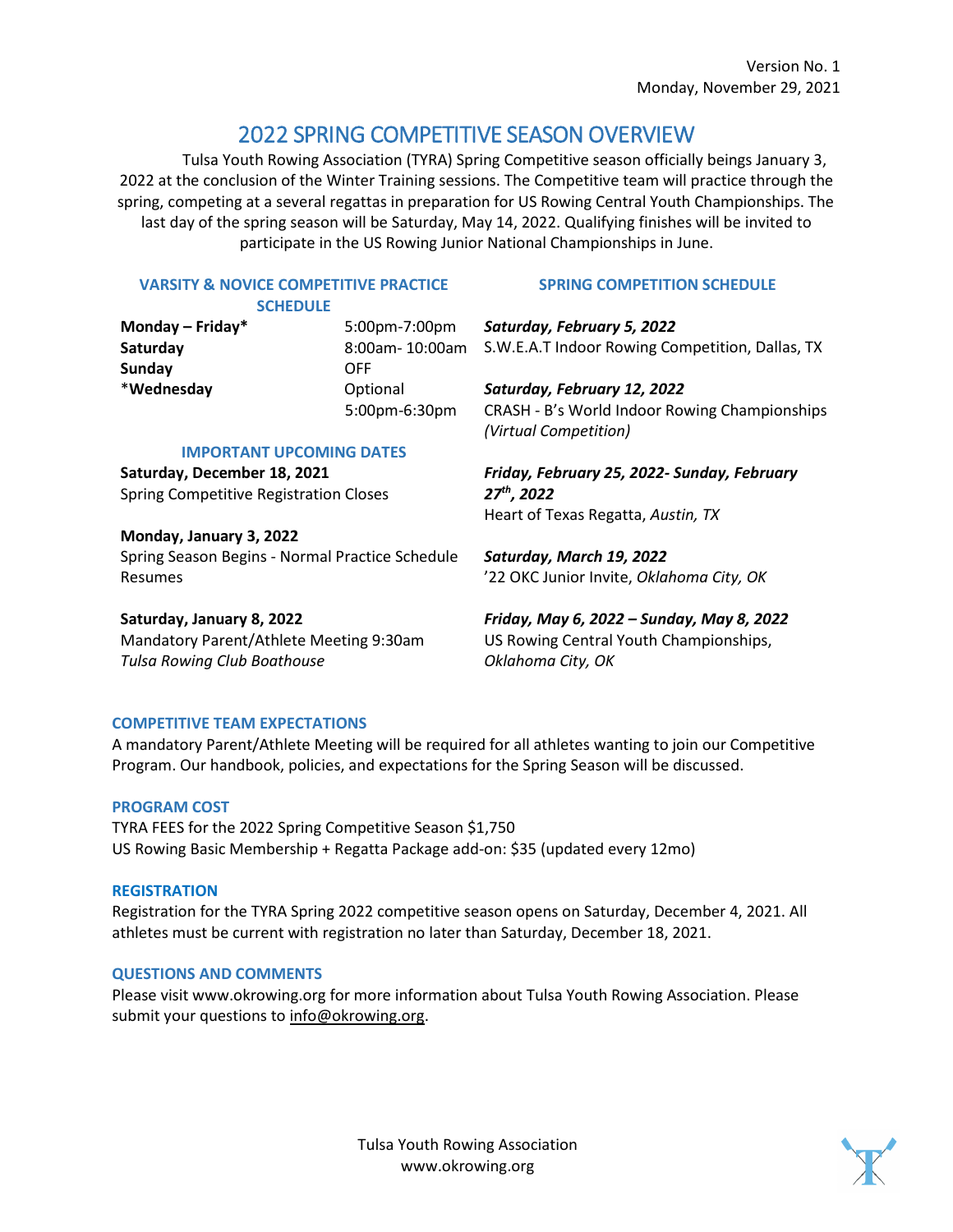# 2022 SPRING COMPETITIVE SEASON SCHEDULE

**January 2022**

**Monday, January 3, 2022** Spring Season Begins – Normal Practice Schedule Resumes *Tulsa Rowing Club Boathouse (TRC)*

**Saturday, January 8, 2022** Mandatory Parent/Athlete Meeting - TYRA Competitive Team Expectations *Tulsa Rowing Club Boathouse (TRC) 715 W. 21st St., Tulsa, OK 74103 9:30am -10:00am CST*

**Monday, January 17, 2022** Martin Luther King Jr. Day Holiday Observed – *Optional Practice*

**Saturday, January 29, 2022**  Parent / Athlete Meeting – Collegiate Level Rowing Recruitment & Participation Tulsa Rowing Club Boathouse (TRC) *715 W. 21st St., Tulsa, OK 74103 10:00am -11:00am CST*

**February 2022**

**Saturday, February 5, 2022[1](#page-1-0)** Southwest Ergometer Amateur Tournament SWEAT Jesuit College Preparatory School 12345 Inwood Rd, Dallas, TX 75244

**Saturday, February 12, 2022**  C.R.A.S.H. – B. World Indoor Rowing Championships Virtual Indoor Rowing Competition *Virtual @ Tulsa Rowing Club Boathouse*

**Monday, February 21, 2022**  Presidents Day Holiday Observed – *Optional Practice*



Tulsa Youth Rowing Association www.okrowing.org

<span id="page-1-0"></span><sup>1</sup> Team travel days not included